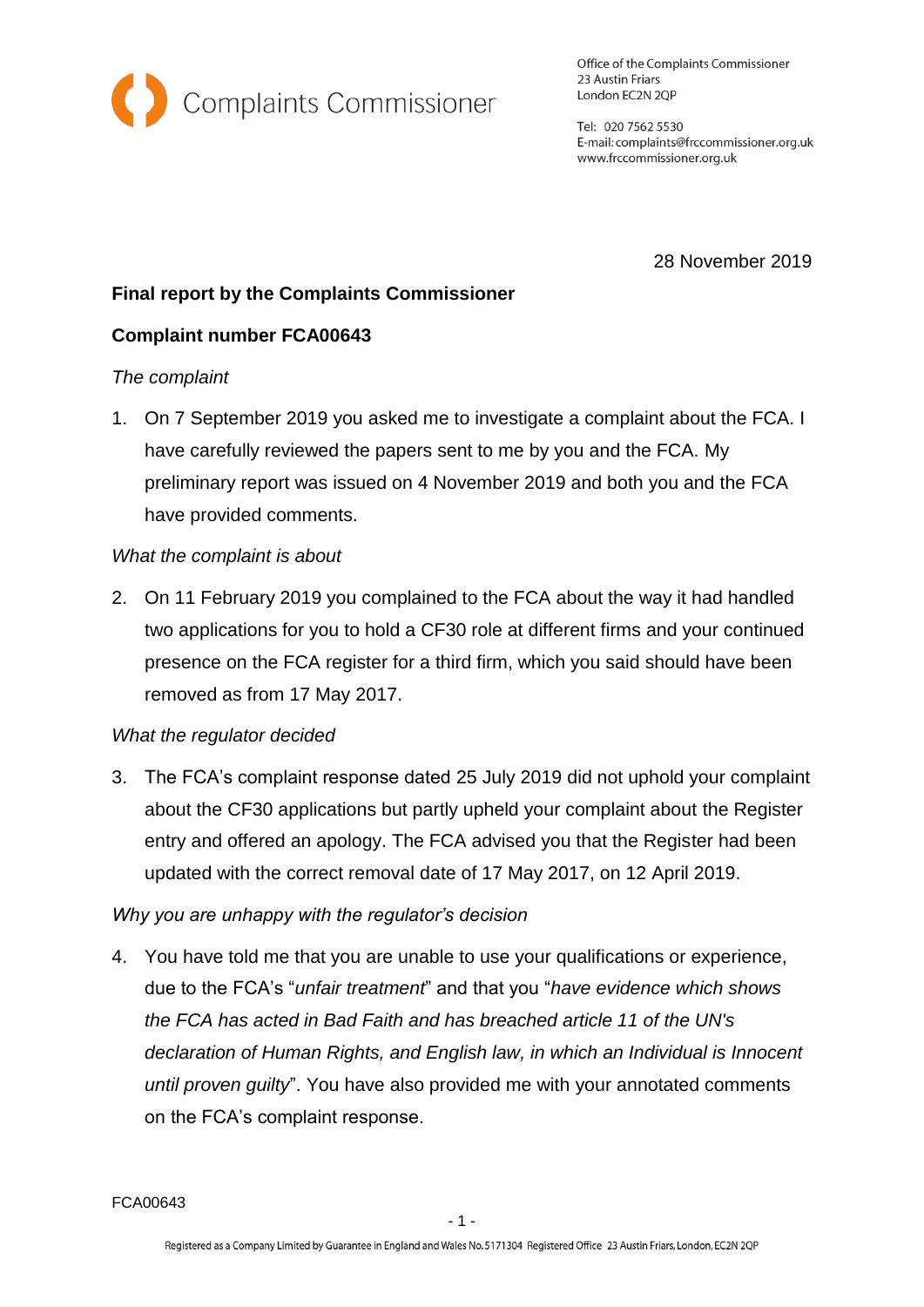#### *My analysis*

- 5. The FCA did not uphold Part One of your complaint about applications from two separate firms for you to hold a CF30 role. The FCA's complaint response provided you with a detailed explanation about both applications. Although I note your continued dissatisfaction, expressed again in response to my preliminary report, the FCA's explanation accords with the file supplied to me by the FCA, which shows that the Complaints Team undertook a thorough investigation of your complaint, and that the records show that the FCA's processes were followed. The problems which arose in the applications were the result of problems in the firms making the applications. There is no evidence of bad faith or unfair treatment of you by FCA staff. I am therefore satisfied that the FCA's decision not to uphold this aspect of your complaint was reasonable in the circumstances.
- 6. Part Two of your complaint was about the delayed removal of your name from the FCA's Register after another firm for which you had held a CF30 role entered special administration on 17 May 2017. The Special Administrators wrote a letter dated 16 January 2018 confirming that you ceased to hold that role from that date. However, the FCA had no record of receiving from the Special Administrators a required 'Form C' for the removal of your name. The FCA's complaint response explained that this meant another process had to be followed before your name could be removed. This process was activated after your phone calls to the FCA's Customer Contact Centre (now Supervision Hub) and your name was then removed.
- 7. This aspect of your complaint was partly upheld by the FCA because there was a delay in putting the correct date against the removal entry. The FCA apologised to you for this error. I consider that this was a reasonable response.
- 8. However, in responding to you the FCA's Complaints Team said: *I note that you attached a Form C to your email of 11 February 2019, however, the form is not signed by the joint Special Administrators, is undated, and the document properties state that the form was created and modified on 08/11/2018 08:54.40 and the author is* [you]. In your comments on the complaint response you have said: *I am not sure if the FCA is implying I had in some way created or doctored*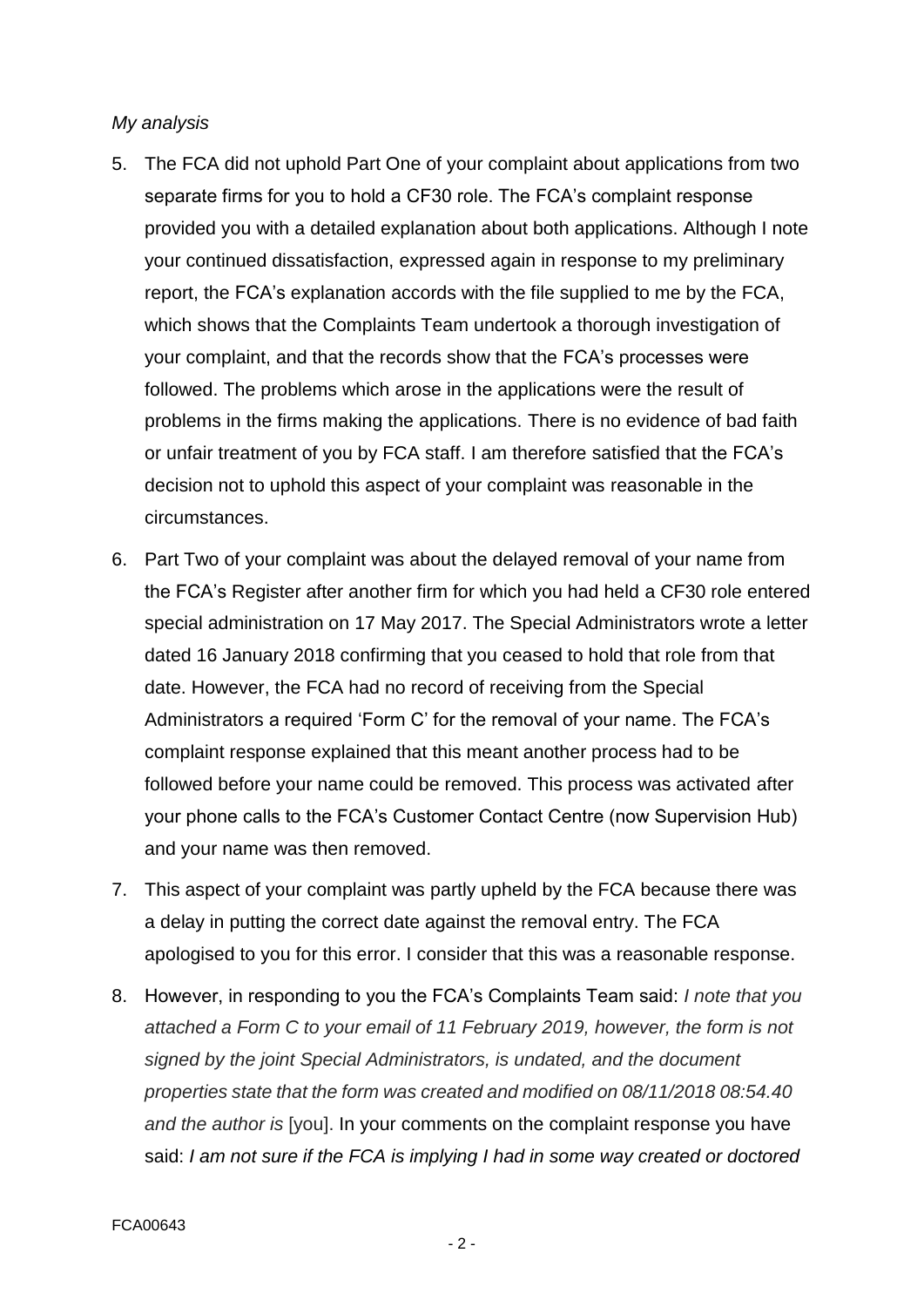*the Form C document… I would have thought they could have spoken with [the Special Administrators] to corroborate my claim about the form C submission, rather than falsely accuse me of doctoring or worse the attached file.*

- 9. I agree with you that this wording was unfortunate and might have left you with that impression. There was no basis for this as the FCA's files show that the relevant internal team advised the Complaints Team that: *They do not have any evidence that the Form C submitted is not genuine, as there may be an alternative explanation for the discrepancies identified.* Although I do not think this has affected the outcome of your complaint, and the statement made was factually correct, it is important that the Complaints Team shows that it has acted fairly and has not taken into account irrelevant considerations. I **recommend** that the FCA offers you an apology for any unintended implication of the words used.
- 10. In response to my preliminary report the FCA has said:

*our view is that we set out the facts pertaining to the allegation without implication or insinuation, and concluded that the allegation was partially upheld. As such, we do not agree that an apology is required in this instance.*

However, this misses the point that you were upset by the (unintended) implication and the internal evidence shows that there could have been another explanation for the apparent discrepancies in the Form C. I therefore repeat my recommendation.

#### *My decision*

- 11. I have concluded that the FCA was correct not to uphold Part One of your complaint and to partly uphold Part Two. I have partly upheld your complaint to me as set out in paragraph 8 above and I have **repeated my recommendation** that the FCA offers you an apology for any unintended implication of the words used in its complaint response.
- 12. Although I have not upheld the whole of your complaint, for the reasons stated, I recognise that this has been a difficult and stressful time for you, both personally and professionally. My Annual Reports have highlighted the FCA's need to continue to pursue its programme to improve its systems, and to be more prepared to accept responsibility for the consequences for individuals. I will